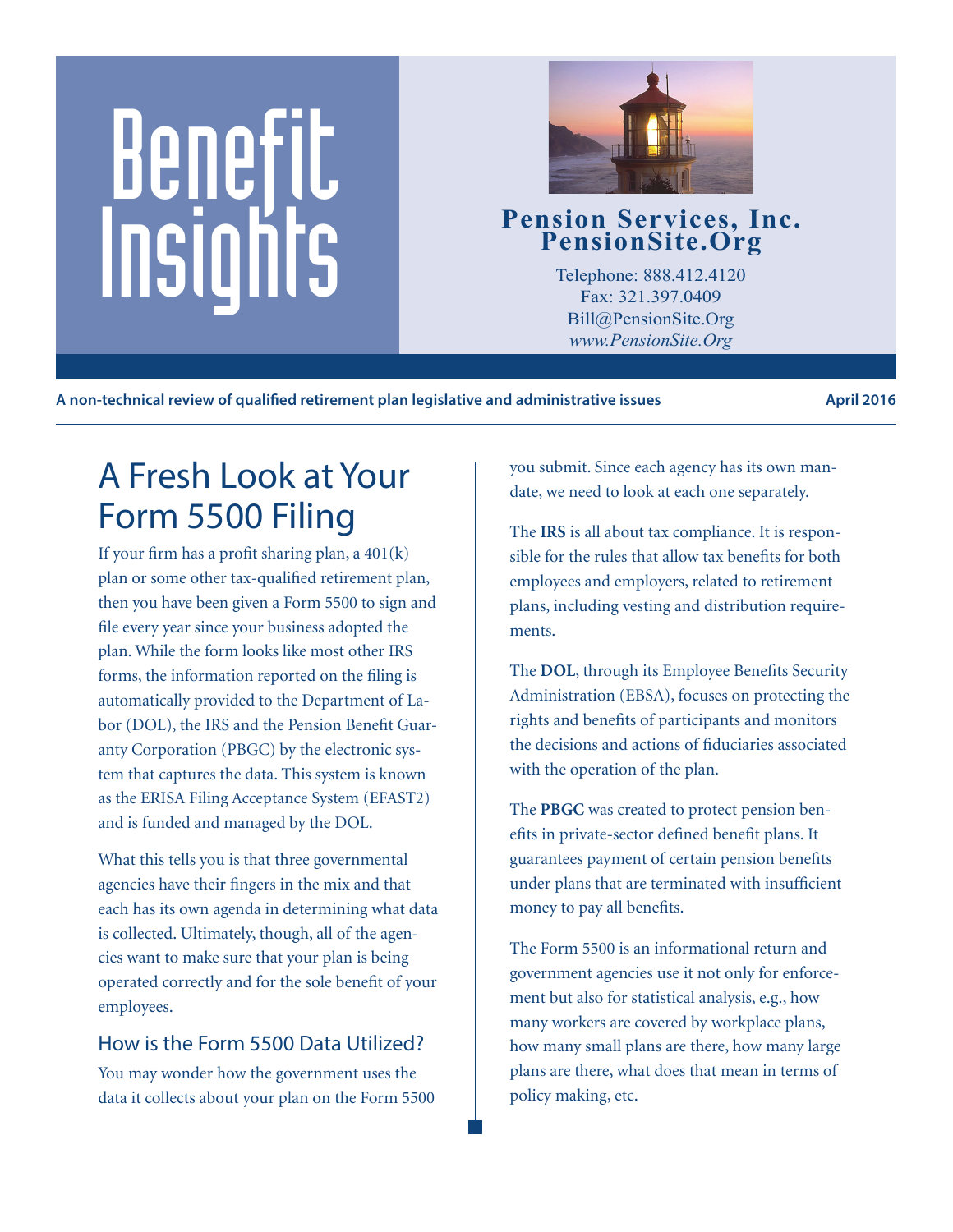#### Which plans are considered "small"?

Generally, plans with less than 100 participants on the first day of the plan year are considered "small plans" and those with 100 or more participants are considered "large plans." Large plans generally complete a Form 5500 while small plans (if they meet certain conditions) may instead complete a simplified annual report called Form 5500-SF. Depending on the type and size of the plan, various schedules may be required to be attached to the forms. The forms are filed electronically using EFAST2.

A plan that filed using small plan status in the previous year can continue to file as a small plan as long as the participant count does not exceed 120 at the beginning of the plan year. All participants, active as well as inactive, are considered, including those in salary deferral plans who choose not to defer and may have no account balance.

It is usually more convenient and less costly to file as a small plan. This provides an incentive for paying out terminated participants where possible when the participant count approaches 120.

Plans that cover only a single owner (and spouse, if applicable) of a wholly owned trade or business, or only partners of a partnership (and spouses, if applicable) can file a shorter Form 5500-EZ. Such plans with combined plan assets of \$250,000 or less at the close of the plan year are exempt from filing. The Form 5500-EZ must be filed on paper.

### Which plans need an accountant's audit?

The most significant difference between large plans and small plans is the requirement that large plans engage an independent qualified public accountant to audit the plan each year. The audit verifies the accuracy of financial data, employee participation and other compliance matters and must be attached to the Form 5500. It is important to engage an auditor who has expertise in this particular area. The DOL is scrutinizing audit reports and, if one is found to be deficient, it will reject the filing outright and hold the plan sponsor responsible, e.g., assess penalties for late filing, if the rejection isn't remedied by the filing deadline.

#### What is the due date for filing the Form 5500?

Form 5500 must be filed by the last day of the seventh month after the close of the plan year. An automatic extension of time of up to 2½ months can be obtained by filing Form 5558 with the IRS by the original due date of the report.

Alternatively, an approved extension to file the employer's income tax return can be used to extend the due date of Form 5500 if the fiscal years are the same and the extended due date is beyond the original filing date of the Form 5500. Special filing extensions may be announced in the event of declared natural disasters.

#### What's new on the 2015 Form 5500?

A number of new compliance questions have been added to the 2015 Form 5500. The initial instructions for completing the 2015 form indicated these new questions were optional. However, in February 2016, the IRS updated the instructions to make clear that these questions should be skipped:

#### **Form 5500**:

- Preparer information (bottom page 1)
- Lines 4o-p, 6a-d of Schedules H and I
- Part VII of Schedule R

#### **Form 5500-SF**:

- Preparer information (bottom page 1)
- Line 10j
- Parts VIII and IX

#### **Form 5500-EZ**:

- Preparer information (bottom page 1)
- Lines 4a-d and 13-16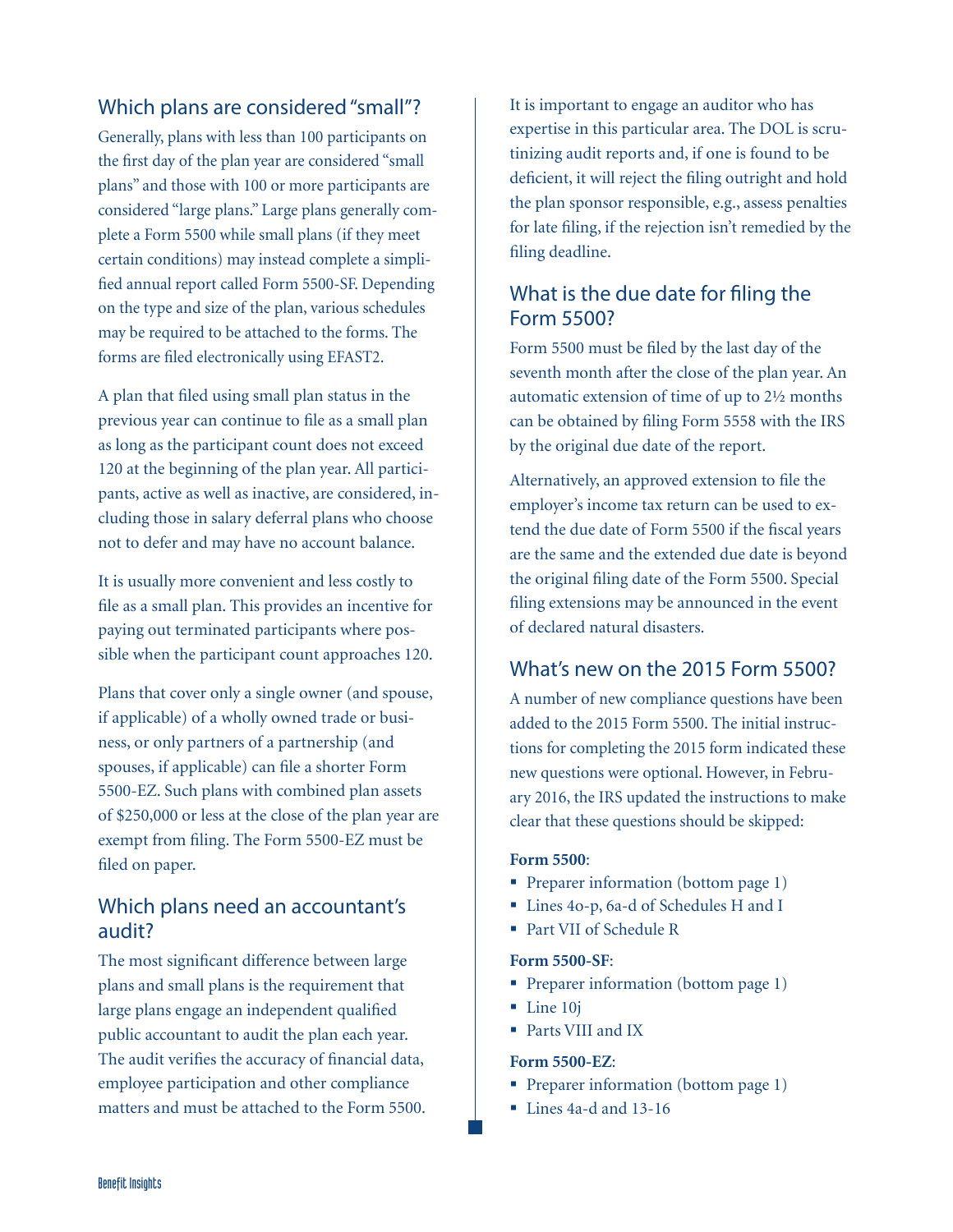#### What information was the IRS attempting to collect?

The new lines on the Form 5500 focus on certain nondiscrimination testing that must be satisfied every year, solicit details about plan amendments that have been made and other benefit distribution and income details.

#### Is this information readily available?

In some cases, yes, but not always. For example, one of the new items expects the filer to isolate the amount of hardship and other pre-retirement distributions from amounts already reported elsewhere on the Form 5500 report. Recordkeeping systems generally capture total distributions and do not isolate amounts based on the reason for the payment; therefore, capturing this special detail would be a manual process until such time as all recordkeepers have updated their electronic systems.

#### Why wouldn't the preparer want to show his or her information on the filing?

This question is tricky because it may appear that the preparer is unwilling to stand by his or her work. However, the reason most preparers want to leave this line blank has to do with public disclosure of the information. As you may know, once submitted to EFAST2, Form 5500 filings are immediately available on the Internet.

What you may not know is that the DOL also makes available to the public a completely searchable database of all of the fields on the Form 5500 series. What a practitioner wants to avoid is the use of the preparer information to identify his or her entire client list. Some businesses would see this as a violation of client confidentiality.

### What are some questions that are significant to filers?

Three items that should be on every filer's radar relate to employer contributions, benefit

payments and timely deposit of participant contributions:

#### Employer Contributions

Employer contributions to the plan are reported at line  $8a(1)$  of Form 5500-SF or at line  $2a(1)(A)$ of Form 5500 Schedules H or I. Filers should take a moment to compare the information reported on this line with tax deduction figures shown on the business tax return for the same period. Any differences should be reconciled before the Form 5500 is submitted. If the IRS audits the plan, this reconciliation will be on the list of data the IRS wants to examine.

#### Making Benefit Payments When Due

The question "Has the plan failed to provide any benefit when due under the plan?" appears at line 10f on Form 5500-SF and on Form 5500 Schedules H or I at line 4l. In deciding whether the correct response is "yes" or "no," you should consider whether any participant (whether active or terminated) has received the required benefit payments because the individual has reached at least age 70½.

Another failure to make benefit payments in a timely fashion might occur if the company has not paid over all of its contributions by the time a participant should receive benefits. And don't forget those participants whose benefits may be automatically cashed out because the dollar amount falls below the threshold set in the plan document (commonly \$5,000 or \$1,000). It's important to establish—and follow—procedures that apply to all participants in such circumstances.

Timely Deposit of Participant Contributions If you have a 401(k) plan, the DOL is very interested in whether your company deposited the employee withholding in a timely fashion. Before you sign off on that Form 5500, take a look at line 10a of Form 5500-SF or line 4a of Form 5500 Schedules H or I.